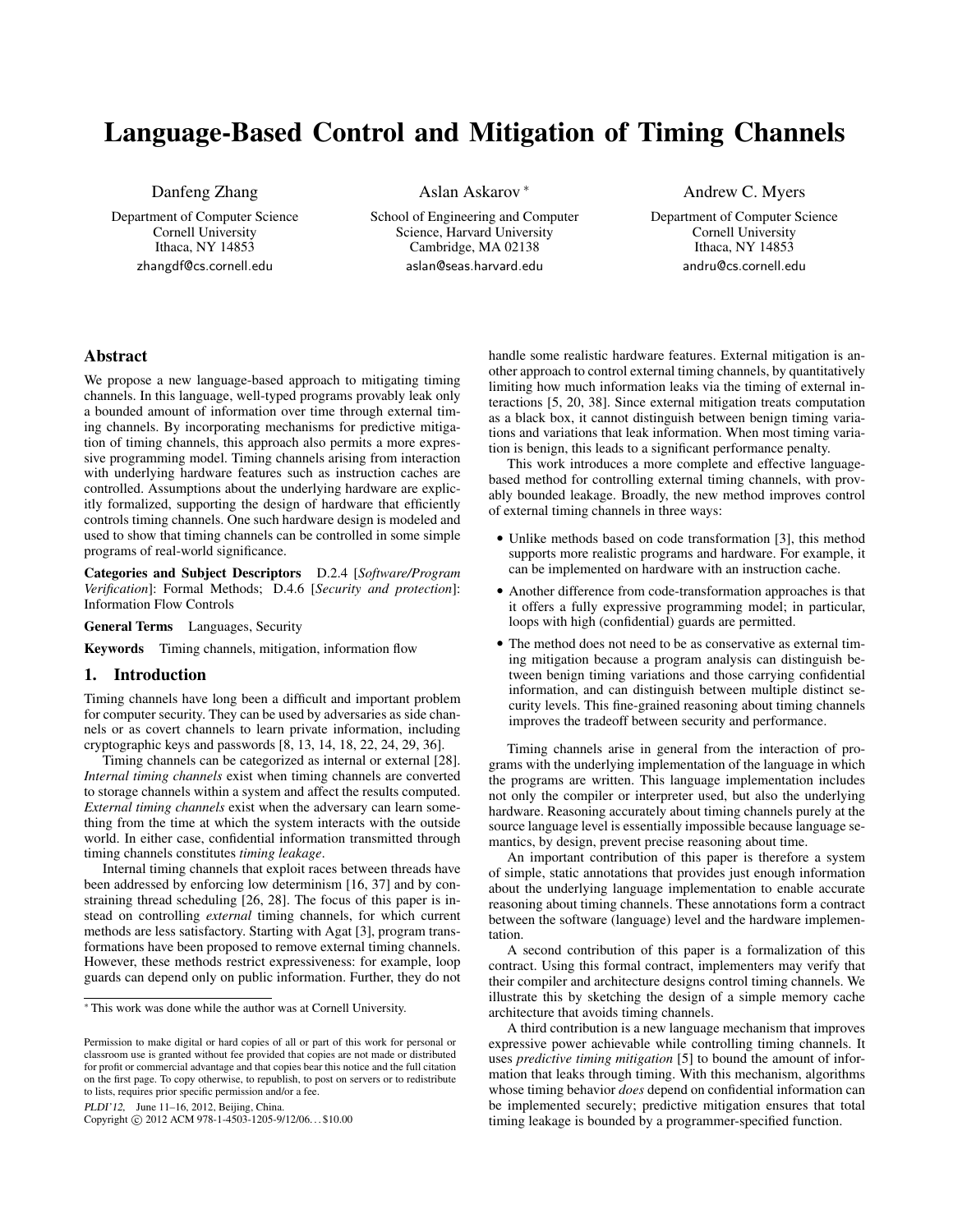To evaluate the correctness and effectiveness of our approach, we simulated hardware satisfying the hardware side of the software– hardware contract. We evaluate the use of our approach on two applications vulnerable to timing attacks. The results suggest that the combination of language-based mitigation and secure hardware works well, with only modest slowdown.

We proceed as follows. Section [2](#page-1-0) discusses the problem of controlling timing channels on modern computer hardware, and gives an overview of the new method. Section [3](#page-2-0) introduces a programming language designed to permit precise reasoning about timing channels. Its semantics formalize several constraints that must be satisfied by a secure implementation. Section [4](#page-4-0) sketches how these constraints can be satisfied by both stock and specialized hardware implementations. A type system for the language that soundly controls timing channels is presented in Section [5;](#page-5-0) its novel multilevel quantitative security guarantees are explored in Section [6.](#page-6-0) Predictive mitigation of timing channels is discussed in Section [7.](#page-7-0) Section [8](#page-8-0) presents performance results from a simulated implementation of language-based predictive mitigation. Related work is covered in Section [9,](#page-9-0) and Section [10](#page-10-16) concludes.

# <span id="page-1-0"></span>2. Language-level timing mitigation

Controlling timing channels is difficult because confidential information can affect timing in many ways, and yet we want to be able to analyze these timing dependencies at the source level. However, language semantics do not and should not define timing precisely.

#### 2.1 Timing dependencies

We call timing channels visible at the source-language level *direct timing dependencies*. In this example, control flow affects timing.

| if (h)     |
|------------|
| sleep(1);  |
| else       |
| sleep(10); |
| sleep(h);  |
|            |

Assume h holds confidential data and that sleep (*e*) suspends execution of the program for the amount of time specified by *e*. Since line 4 takes longer to execute than line 2, one bit of h is leaked through timing. Attacks on RSA have also used control-flow-related timing channels [\[8,](#page-10-0)

[18\]](#page-10-3). Another source of direct timing dependencies is operations whose execution time depends on parameter values, such as the sleep command at line 5.

Modern hardware also creates *indirect timing dependencies* in which execution time depends on hardware state that has no sourcelevel representation. The following code shows that the data cache is one source of indirect dependencies.

| $\mathbf{1}$            | if(h1)       |  |
|-------------------------|--------------|--|
| 2                       | $h2 := 11$ : |  |
| $\overline{\mathbf{3}}$ | else         |  |
| 4                       | $h2 := 12$ ; |  |
| 5                       | $13 := 11:$  |  |
|                         |              |  |

Suppose only h1 and h2 are confidential and that neither l1 nor l2 are cached initially. Even though both branches have the same instructions and similar memory access patterns, executing this code fragment is likely to take less time when h1 is not zero: because l1 is cached at line 2,

line 5 runs faster, and the value of h1 leaks through timing.

Some timing attacks [\[14,](#page-10-2) [24\]](#page-10-5) also exploit data cache timing dependencies to infer AES encryption keys, but indirect dependencies arising from other hardware components have also been exploited to construct attacks: instruction and data caches [\[1\]](#page-10-17), branch predictors and branch target buffers [\[2\]](#page-10-18), and shared functional units [\[34\]](#page-10-19).

We use the term *machine environment* to refer to all hardware state that is invisible at the language level but that is needed to predict timing. Timing channels relying on indirect dependencies are at best difficult to reason about at language level—the semantics of languages and even of instruction set architectures (ISAs) hide information about execution time by abstracting away low-level implementation details. For instance, we do not know that the timing of line 5 depends on h1 without knowing how the data cache works in the example above.

It is worth noting that we assume a strong adversary that is particularly interesting with the rise of cloud computing: an adversary coresident on the system, controlling concurrent threads that can read low memory locations. The adversary can therefore time when low memory locations change. Further, the adversary can probe timing using the shared cache. This is a more powerful adversary than that considered in much previous work on timing channels, including prior attempts to control decryption side channels [\[5,](#page-10-13) [20,](#page-10-14) [38\]](#page-10-15). The prior methods are not effective against this adversary, who can efficiently learn secret keys using timing side channels [\[24\]](#page-10-5).

# 2.2 Representing indirect timing dependencies abstractly

Recent work in the architecture community has aimed for a hardwarebased solution to timing channels. Their hardware designs implicitly rely on assumptions about how software uses the hardware, but these assumptions have not been rigorously defined. For example, the cache design by Wang and Lee [\[35\]](#page-10-20) works only under the assumption that the AES lookup table is preloaded into cache and that the load time is not observable to the adversary [\[19\]](#page-10-21).

Timing channels cannot be controlled effectively purely at the source code or the hardware level. Hardware mechanisms can help, but do a poor job of controlling language-level leaks such as implicit flows. The question, then, is how to usefully and accurately characterize the timing semantics of code at the source level. Our insight is to combine the language-level and hardware-level approaches, by representing the machine environment abstractly at source level.

As is standard in information flow type systems [\[27\]](#page-10-22), we associate all information with a *security label* that in this case describes the confidentiality of the information. Labels  $\ell_1$  and  $\ell_2$  are ordered, written  $\ell_1 \sqsubseteq \ell_2$ , if  $\ell_2$  describes a confidentiality requirement that is at least as strong as that of  $\ell_1$ . It is secure for information to flow from label  $\ell_1$  to label  $\ell_2$ . We assume there are at least two distinct labels *L* (low) and *H* (high) such that  $L \sqsubseteq H \not\sqsubseteq L$ . The label of public information is *L*; that of secret is *H*. As is standard, we denote by  $\top$ the most restrictive label, and by  $\perp$ , the least restrictive one.

We assume that different components of the machine environment have security labels as well. For example, different partitions in a partitioned cache [\[35\]](#page-10-20) can be associated with different labels.

To track how information flows into the machine environment, but without concretely representing the hardware state, we associate two labels with each command in the program. The first of these labels is the command's *read label*  $\ell_r$ . The read label is an upper bound on the label of hardware state that affects the run time of the command. For example, the run time of a command with  $\ell_r = L$ depends only on hardware state with label *L* or below. The second of these labels is the command's *write label*  $\ell_w$ . The write label is a lower bound on the label of hardware state that the command can modify. It ensures that the labels of hardware state reflect the confidentiality of information that has flowed into that state.

For example, suppose that there is only one (low) data cache, which to be conservative means that anyone can learn from timing whether a given memory location is cached. Therefore both the read and write label of every command must be *L*. The previous example is then annotated as follows, where the first label in brackets is the read label, and the second, the write label.

| 1 | if $(h1)_{[L,L]}$      |
|---|------------------------|
| 2 | $h2 := 11;$ $L,L$      |
| 3 | else                   |
| 4 | $h2 := 12$ ; $[L,L]$   |
| 5 | 13 : = 11 ; [ $L, L$ ] |

The example on the left is insecure because execution of lines 2 and 4 is conditioned on the high variable h1. Therefore these lines are in a *high context*, one in which the program counter label [\[11\]](#page-10-23) is high. If lines 2 and 4 update cache state in the usual way, the low write label permits

low hardware state to be affected by h1. This insecure information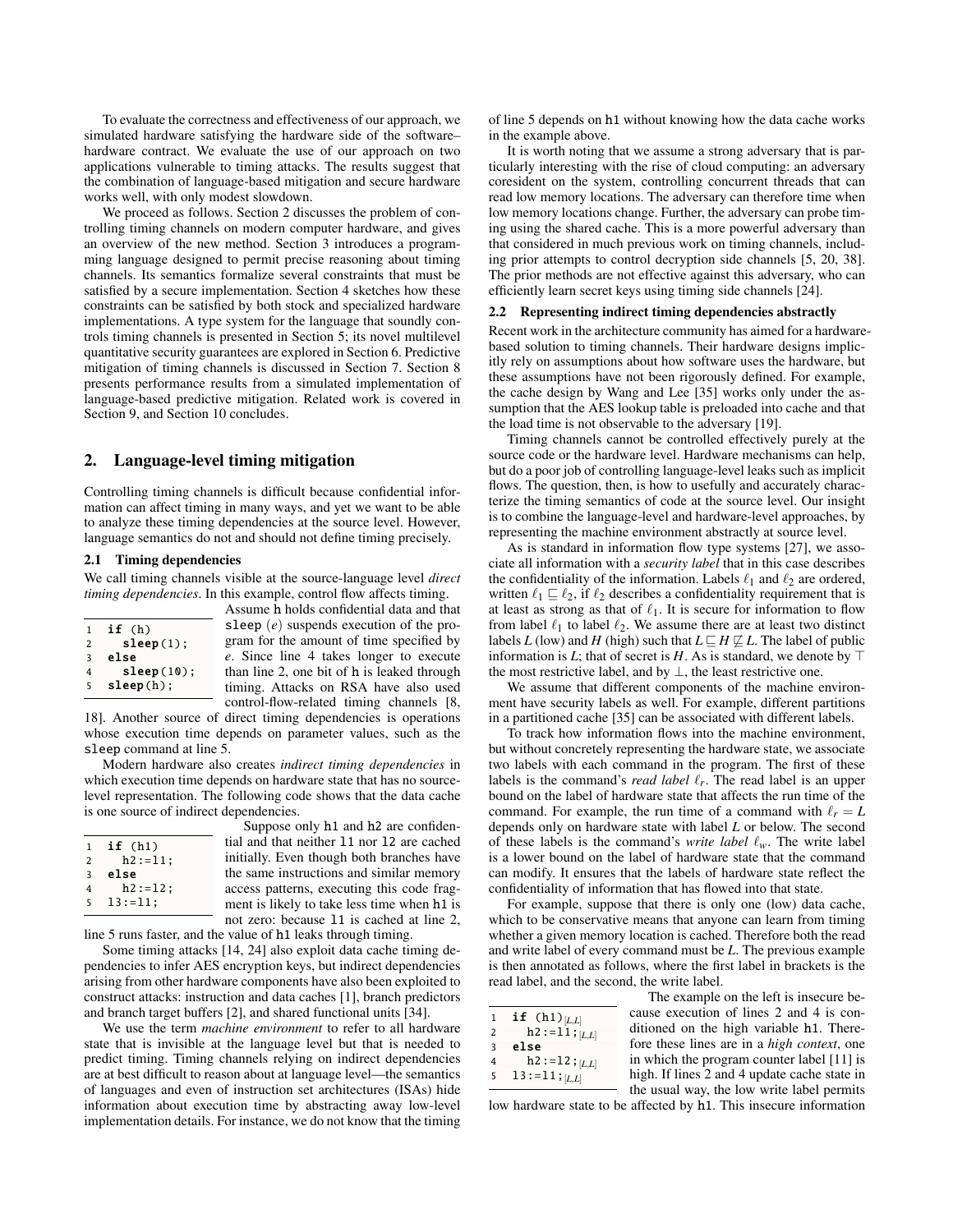flow is a form of *implicit flow* [\[11\]](#page-10-23), but one in which hardware state with no language-level representation is being updated.

Since lines 2 and 4 occur in a high context, the write label of these commands must be *H* for this program to be secure. Consequently, the hardware may not update low parts of the machine environment. One way to avoid modifying the cache is to deactivate it in high contexts. A generalization of this idea is to partition the cache into two partitions, low and high. Cache misses in a high context then cause only the high cache partition to be updated.

With  $\ell_r$  and  $\ell_w$  abstracting the timing behavior of hardware, timing channel security can be statically checked at the language level, according to the type system described in Sec. [5.](#page-5-0) Moreover, these timing labels could be inferred automatically according to the type system, reducing the burden on programmers.

#### 2.3 Language-level mitigation of timing channels

Strictly disallowing all timing leakage can be done as sketched thus far, but results in an impractically restrictive programming language because execution time is not permitted to depend on confidential information in any way.

To increase expressiveness, we introduce a new command mitigate to the language. Command mitigate  $(e, \ell)$  *c* executes the command *c* while ensuring that timing leakage is bounded. The expression *e* computes an initial prediction for the execution time of  $c$ . The label  $\ell$  bounds what information that can learned by observing the timing leakage  $c$ . That is, no information at level  $\ell'$  such that  $\ell' \not\sqsubseteq \ell$  can be learned from *c*'s execution time. This property is enforced by the type system of Sec. [5.](#page-5-0) Moreover, the type system ensures that timing leakage can be bounded using the variation in the execution time of mitigate commands.

To provide a strict bound on the execution time of mitigate commands while providing practical performance, we introduce the use of predictive timing mitigation [\[5,](#page-10-13) [38\]](#page-10-15) as a language-level mechanism. The idea is that given a prediction of how long executing *c* will take (the *e* in mitigate command), the mitigate command ensures that at least that much time is consumed by simply waiting if necessary. In the case of a misprediction (that is, when the estimate is too low), a larger prediction is generated , and the execution time is padded accordingly. Mispredictions also inflate the predictions generated by subsequent uses of mitigate.

For example, we can use mitigate to limit timing leakage from the command sleep(h), as in this program:

# $\texttt{mitigate}(1, H)$ {sleep(h)<sub>[*H,H*]</sub>}

The possible execution times of this program will not be arbitrary; they might, for example, be forced by mitigate to be the powers of 2. Limiting the possible execution times bounds the timing leakage from sleep. We explore the details of the mitigation mechanism more fully in Sec. [7](#page-7-0) and evaluate its performance in Sec. [8.](#page-8-0)

Previous work has shown that predictive timing mitigation can bound timing leakage to a function that is sublinear (in fact, polylogarithmic) in time. But this is the first work that provides similar, quantitative bounds on timing leakage at the language level.

## <span id="page-2-0"></span>3. A language for controlling timing channels

Fig. [1](#page-2-1) gives the syntax for a simple imperative language extended with our mechanism. All the novel elements—read and write labels, and the mitigate and sleep commands—have already been introduced. Notice that the sequential composition command itself needs no timing labels. As a technical convenience, each mitigate in the source has a unique identifier  $\eta$ . These identifiers are mainly used in Sec. [6;](#page-6-0) they are omitted where they are not essential.

We present our semantics in a series of modular steps. We start with a *core semantics*, a largely standard semantics for a whilelanguage, which ignores timing. Next, we develop an *abstracted full* <span id="page-2-1"></span> $e ::= n | x | e$  *op e*  $c ::= \textsf{skip}[{\ell_r},{\ell_w}] \mid (x := e)_{[\ell_r,{\ell_w}]}\mid c; c \mid (\textsf{while }e \textsf{ do }c)_{[\ell_r,{\ell_w}]}$  $|\left(\texttt{if } e \texttt{ then } c_1 \texttt{ else } c_2\right)_{[\ell_r,\ell_w]}$  $|\left(\texttt{mitigate}_{\boldsymbol{\eta}}\left(e, \ell\right) c\right)_{[\ell_r, \ell_w]}|\left(\texttt{sleep}\ e\right)_{[\ell_r, \ell_w]}$ 

*Figure 1:* Syntax of the language

$$
\langle \text{skip}_{[\ell_r,\ell_w]},m\rangle \rightarrow \langle \text{stop},m\rangle \qquad \langle (\text{sleep } e)_{[\ell_r,\ell_w]},m\rangle \rightarrow \langle \text{stop},m\rangle
$$
\n
$$
\langle (\text{mitigate } (e,\ell) c)_{[\ell_r,\ell_w]},m\rangle \rightarrow \langle c,m\rangle
$$
\n
$$
\frac{\langle c_1,m\rangle \rightarrow \langle \text{stop},m'\rangle}{\langle c_1;c_2,m\rangle \rightarrow \langle c_2,m'\rangle} \qquad \frac{\langle c_1,m\rangle \rightarrow \langle c'_1,m'\rangle \quad c'_1 \neq \text{stop}}{\langle c_1;c_2,m\rangle \rightarrow \langle c'_2;c_2,m'\rangle}
$$
\n
$$
\frac{\langle e,m\rangle \Downarrow \nu}{\langle (x:= e)_{[\ell_r,\ell_w]},m\rangle \rightarrow \langle \text{stop},m[x \mapsto \nu]\rangle}
$$
\n
$$
\frac{\langle e,m\rangle \Downarrow n \quad n \neq 0 \implies i = 1 \quad n = 0 \implies i = 2}{\langle (i \text{f } e \text{ then } c_1 \text{ else } c_2)_{[\ell_r,\ell_w]},m\rangle \rightarrow \langle c_i,m\rangle}
$$
\n
$$
\frac{\langle e,m\rangle \Downarrow n \quad n \neq 0}{\langle (\text{while } e \text{ do } c)_{[\ell_r,\ell_w]},m\rangle \rightarrow \langle c; (\text{while } e \text{ do } c)_{[\ell_r,\ell_w]},m\rangle}
$$
\n
$$
\frac{\langle e,m\rangle \Downarrow n \quad n = 0}{\langle (\text{while } e \text{ do } c)_{[\ell_r,\ell_w]},m\rangle \rightarrow \langle \text{stop},m\rangle}
$$

*Figure 2:* Core semantics of commands (unmitigated)

*semantics* that describes the timing semantics of the language more accurately while abstracting away parameters that depend on the language implementation, including the hardware and the compiler.

## 3.1 Core semantics

For expressions we use a standard big-step evaluation  $\langle e, m \rangle \Downarrow v$ when expression *e* in memory *m* evaluates to value *v*. For commands (Fig. [2\)](#page-2-1), we write  $\langle c,m \rangle \rightarrow \langle c',m' \rangle$  for the transition of command *c* in memory *m* to command  $c'$  in memory  $m'$ . Note that read and write labels are not used in these rules. The rules use stop as a syntactic marker of the end of computation. We distinguish stop from the command  $\textsf{skip}_{\llbracket \ell_r, \ell_w \rrbracket}$  because  $\textsf{skip}$  is a real command that may consume some measurable time (e.g., reading from the instruction cache), whereas stop is purely syntactic and takes no time at all. For <code>mitigate</code> we give an identity semantics for now: <code>mitigate</code>  $(e, \ell)$   $c$ simply evaluates to *c*. Since time is not part of the core semantics, sleep behaves like skip.

#### 3.2 Abstracted full language semantics

The core semantics ignores timing; the job of the full language semantics is to supply a complete description of timing so that timing channels can be precisely identified.

Writing down a full semantics as a set of transition rules would define the complete timing behavior of the language. But this would be useful only for a particular language implementation on particular hardware. Instead, we permit *any* full semantics that satisfies a certain set of properties yet to be described. What is presented here is therefore a kind of abstracted full semantics in which only the key properties are fixed. This approach makes the results more general.

These key properties fall into two categories, which we call faithfulness requirements and security requirements. The faithfulness requirements (Sec. [3.5\)](#page-3-0) are straightforward; the security requirements (Sec. [3.6\)](#page-3-1) are more subtle.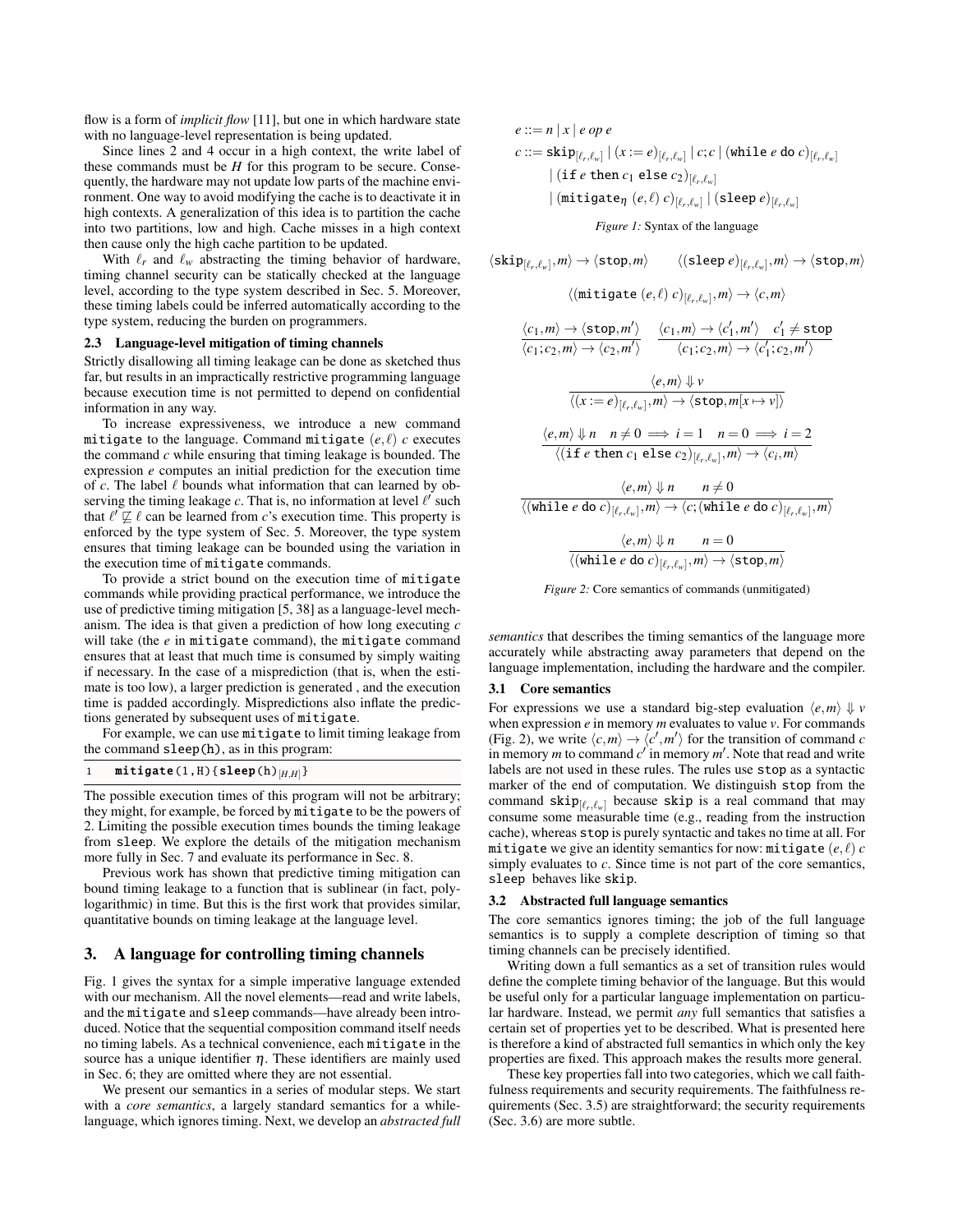# 3.3 Configurations

Configurations in the full semantics have the form  $\langle c, m, E, G \rangle$ . As in the core semantics, *c* and *m* are the current program and memory. Component *E* is the machine environment, and *G* is the global clock. In general *G* can be measured in any units of time, but we interpret it as machine clock cycles hereafter. We write  $\langle c, m, E, G \rangle \rightarrow$  $\langle c', m', E', G' \rangle$  for evaluation transitions.

The full semantics of expression evaluation obviously also needs to be small-step, but we choose a presentation style that elides the details of expression evaluation.

As before, the machine environment *E* represents hardware state that may affect timing but that is not needed by the core semantics. Hardware components captured by *E* include the data cache and instruction cache, the branch prediction buffer, the translation lookaside buffer (TLB), and other low-level components. The machine environment might also include hidden state added by the compiler for performance optimization.

For example, if one considers only the timing effects of data cache and instruction caches, denoted by *D* and *I* respectively, *E* could be a configuration of the form  $E = \langle D, I \rangle$ .

Note that while both the memory *m* and the machine environment *E* can affect timing, only the memory affects program control flow. This is the reason to distinguish them in the semantics. The environment *E* can be completely abstract as long as the properties for the full semantics are satisfied. This separation also ensures that the core semantics is completely standard.

The separation of *m* and *E* also clarifies possibilities for hardware design. For instance, it is possible for confidential data to be stored securely in a public partition of *E*, but not in public memory (cf. Sec. [4.1\)](#page-4-1).

#### <span id="page-3-4"></span>3.4 Threat model

To evaluate whether the programming language achieves its security goals, we need to describe the power of the adversary in terms of the semantics. We associate an adversary with a security level  $\ell_A$ bounding what information the adversary can observe directly. To represent the confidentiality of memory, we assume that an environment  $\Gamma$  maps variable names to security levels. If a memory location (variable) has security level  $\ell$  that flows to  $\ell_A$  (that is,  $\ell \subset \ell_A$ ), the adversary is able to see the contents of that memory location. Recall that we are defending against a strong, coresident adversary. Therefore, by monitoring such a memory location for changes, the adversary can also measure the times at which the location is updated.

Two memories  $m_1$  and  $m_2$  are  $\ell$ -equivalent, denoted  $m_1 \sim_\ell m_2$ , when they agree on the contents of locations at level  $\ell$  and below:

$$
m_1 \sim_{\ell} m_2 \triangleq \forall x \, . \, \Gamma(x) \sqsubseteq \ell \, . \, m_1(x) = m_2(x)
$$

Intuitively,  $\ell$ -equivalence of two memories means that an observer at level  $\ell$  cannot distinguish these two memories.

Projected equivalence. We define *projected equivalence* on memories to require equivalence of variables with *exactly* level  $\ell$ :

$$
m_1 \simeq_{\ell} m_2 \triangleq \forall x \, . \, \Gamma(x) = \ell \, . \, m_1(x) = m_2(x)
$$

We assume there is a corresponding projected equivalence relation on machine environments. If two machine environments  $E_1$  and  $E_2$ have equivalent  $\ell$ -projections, denoted  $E_1 \simeq_{\ell} E_2$ , then  $\ell$ -level information that is stored in these environments is indistinguishable. The precise definition of projected equivalence depends on the hardware and perhaps the language implementation. For example, for a twolevel partitioned cache containing some entries at level *L* and some at level *H*, two caches have equivalent *H*-projections if they contain the same cache entries in the *H* portion, regardless of the *L* entries.

Using projected equivalence it is straightforward to define  $\ell$ equivalence on machine environments:

$$
E_1 \sim_{\ell} E_2 \triangleq \forall \ell' \sqsubseteq \ell \ . \ E_1 \simeq_{\ell'} E_2
$$

## <span id="page-3-0"></span>3.5 Faithfulness requirements for the full semantics

The faithfulness requirements for the full semantics comprise four properties: adequacy, deterministic execution, sequential composition, and accurate sleep duration.

Adequacy specifies that the core semantics and the full semantics describe the same executions: for any transition in the core semantics there is a matching transition in the full semantics and vice versa.

<span id="page-3-3"></span>**PROPERTIES 1** (Adequacy of core semantics). 
$$
\forall m, c, c', E, G
$$
.

<span id="page-3-2"></span>
$$
(\exists E', G' \,.\,\langle c,m,E,G\rangle \rightarrow \langle c',m',E',G'\rangle) \Leftrightarrow \langle c,m\rangle \rightarrow \langle c',m'\rangle
$$

We also require that the full semantics be deterministic, which means that the machine environment *E* completely captures the possible influences on timing.

PROPERTY 2 (Deterministic execution).  $\forall m, c, E, G$ .

$$
\langle c,m,E,G\rangle \to \langle c_1,m_1,E_1,G_1\rangle \land \langle c,m,E,G\rangle \to \langle c_2,m_2,E_2,G_2\rangle
$$
  

$$
\implies E_1 = E_2 \land G_1 = G_2
$$

Since the core semantics is already deterministic, determinism of the machine environment and time components suffices.

Sequential composition must correctly accumulate time and propagate the machine environment.

**PROPERTIES 3** (Sequential composition).  
*I.* 
$$
\forall c_1, c_2, m, E, G
$$
.

$$
\langle c_1,m,E,G\rangle \rightarrow \langle \text{stop},m',E',G'\rangle \Leftrightarrow \langle c_1;c_2,m,E,G\rangle \rightarrow \langle c_2,m',E',G'\rangle
$$

2. 
$$
\forall c_1, c_2, c'_1, m, E, G
$$
 such that  $c'_1 \neq$  stop.  
\n $\langle c_1, m, E, G \rangle \rightarrow \langle c'_1, m', E', G' \rangle \Leftrightarrow \langle c_1; c_2, m, E, G \rangle \rightarrow \langle c'_1; c_2, m', E', G' \rangle$ 

Finally, the sleep command must take the correct amount of time because it is used for timing mitigation. When its argument is negative, it is assumed to take no time.

PROPERTIES 4 (Accurate sleep duration). 
$$
\forall n, m, E, G, \ell_r, \ell_w
$$
.  
\n $\langle$ (sleep  $n \rangle_{[\ell_r, \ell_w]}$ ,  $m, E, G \rangle \rightarrow \langle$ stop,  $m, E', G' \rangle \Rightarrow G' = G + max(n, 0)$ 

Discussion. The faithfulness requirements are mostly straightforward. The assumption of determinacy might sound unrealistic for concurrent execution. But if information leaks through timing because some other thread preempts this one, the problem is in the scheduler or in the other thread, not in the current thread. Deterministic time is realistic if we interpret *G* as the number of clock cycles the current thread has used.

## <span id="page-3-1"></span>3.6 Security requirements for the full semantics

For security, the full semantics also must satisfy certain properties to ensure that read and write labels accurately describe timing. These properties are specified as constraints on the full semantic configurations that must hold after each evaluation step. In the formalization of these properties, we quantify over labeled commands with the form  $c_{[\ell_r,\ell_w]}$ : that is, all commands except sequential composition.

**Write labels.** The write label  $\ell_w$  is the lower bound on the parts of the machine environment that a single evaluation step modifies. Property [5](#page-4-2) in Fig. [3](#page-4-3) formalizes the requirements on the machine environment: executing a labeled command  $c_{[\ell_r,\ell_w]}$  cannot modify parts of the environment at levels to which  $\ell_w$  does not flow.

**Example.** Consider program sleep $(h)_{[\ell_r,H]}$  under the two-level security lattice  $L \sqsubseteq H$ . This command is annotated with the write label *H*. The only level  $\ell$  such that  $\ell_w \not\sqsubseteq \ell$  is  $\ell = L$ . In this case, Property [5](#page-4-2) requires that an execution of  $\texttt{sleep}(h)_{[\ell_r,H]}$  does not modify *L* parts of the machine environment.

Consider program  $\text{sleep}(h)_{[\ell_r,L]}$  which has write label *L*. Because there is no security level  $\ell$  such that  $L \not\sqsubseteq \ell$ , Property [5](#page-4-2) does not constrain the machine environment for this command.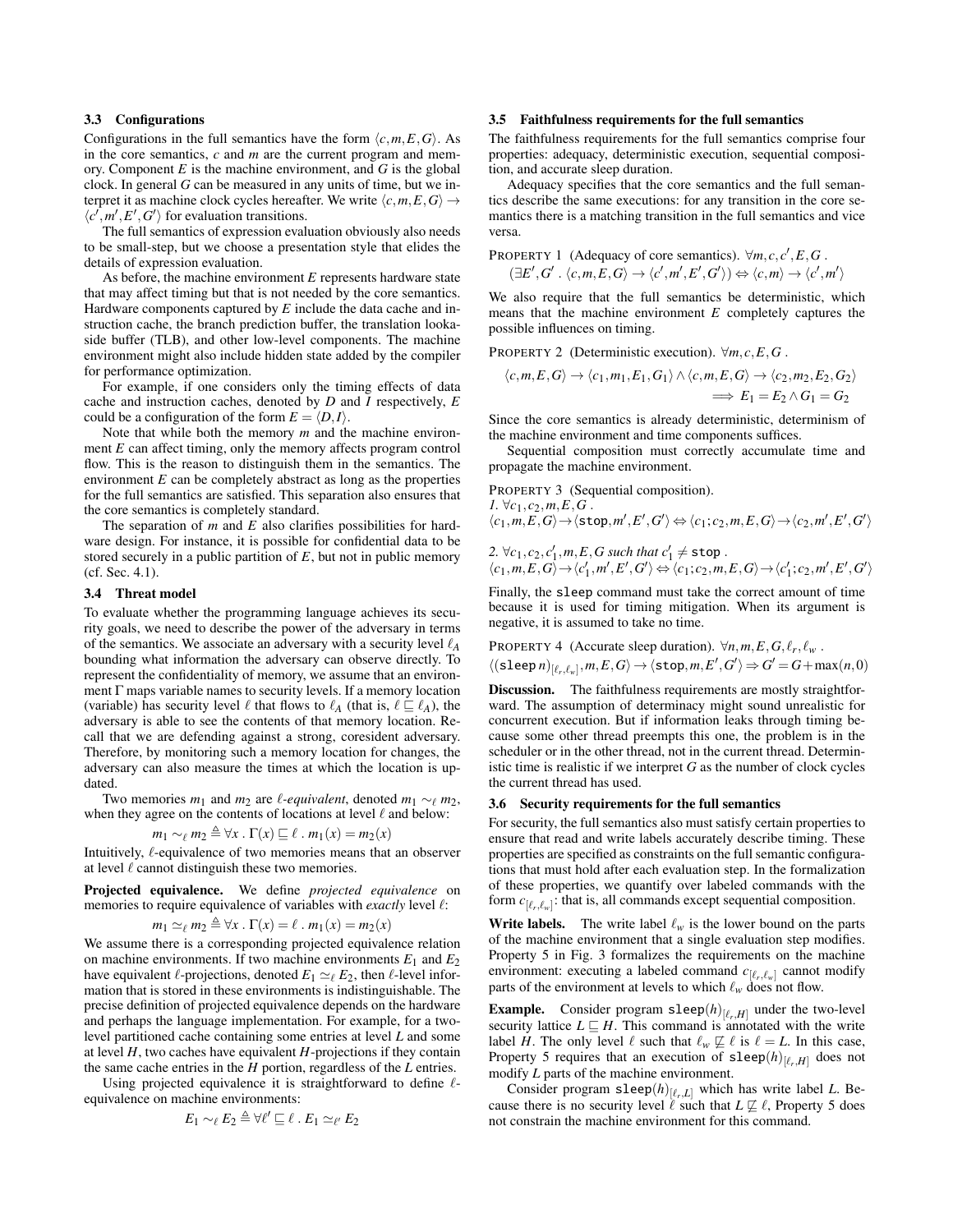<span id="page-4-3"></span><span id="page-4-2"></span>**PROPERTY 5** (Write label). *Given a labeled command*  $c_{[\ell_r,\ell_w]}$ , *and a level*  $\ell$  *such that*  $\ell_w \not\sqsubseteq \ell$ ∀*m*,*E*,*G* . h*c*[`*<sup>r</sup>*

$$
\forall m, E, G \ . \ \langle c_{[\ell_r, \ell_w]}, m, E, G \rangle \rightarrow \langle c', m', E', G' \rangle \implies E \simeq_{\ell} E'
$$

<span id="page-4-4"></span>PROPERTY 6 (Read label). *Given any command*  $c_{[\ell_r,\ell_w]}$ ,

 $∀m_1, m_2, E_1, E_2, G$ . (∀*x* ∈ *vars*<sub>1</sub>( $c_{[\ell_r,\ell_w]}$ ) .  $m_1(x) = m_2(x)$ )

$$
\wedge E_1 \sim_{\ell_r} E_2
$$
  
\n
$$
\wedge \langle c_{[\ell_r, \ell_w]}, m_1, E_1, G \rangle \rightarrow \langle c_1, m'_1, E'_1, G_1 \rangle
$$
  
\n
$$
\wedge \langle c_{[\ell_r, \ell_w]}, m_2, E_2, G \rangle \rightarrow \langle c_2, m'_2, E'_2, G_2 \rangle \implies G_1 = G_2
$$

<span id="page-4-5"></span>PROPERTY 7 (Single-step machine-environment noninterference). *Given any labeled command*  $c_{[\ell_r,\ell_w]}$ *, and any level*  $\ell$ *,*  $\forall m_1, m_2, E_1, E_2, G_1, G_2, m_1 \sim_{\ell} m_2 \wedge E_1 \sim_{\ell} E_2$ 

$$
\langle c_{[\ell_r,\ell_w]}, m_1, E_1, G_1 \rangle \rightarrow \langle c_1, m'_1, E'_1, G'_1 \rangle
$$
  
 
$$
\wedge \langle c_{[\ell_r,\ell_w]}, m_1, E_1, G_1 \rangle \rightarrow \langle c_1, m'_1, E'_1, G'_1 \rangle
$$
  
 
$$
\wedge \langle c_{[\ell_r,\ell_w]}, m_2, E_2, G_2 \rangle \rightarrow \langle c_2, m'_2, E'_2, G'_2 \rangle \implies E'_1 \sim_{\ell} E'_2
$$

*Figure 3:* Security requirements

**Read labels.** The read label  $\ell_r$  of a command specifies which parts of the machine environment may affect the time necessary to perform the single next evaluation step. For a compound command such as if, while, or mitigate, this time does not include time spent in subcommands.

Property [6](#page-4-4) in Fig. [3](#page-4-3) formalizes the requirement that read labels accurately capture the influences of the machine environment. This formalization uses the *vars*<sup>1</sup> function, which identifies the part of memory that may affect the timing of the next evaluation step that is, a set of variables. We need *vars*<sup>1</sup> because parts of the memory can also affect timing, such as *e* in sleep (*e*). A simple syntactic definition of *vars*<sup>1</sup> conservatively approximates the timing influences of memory, but a more precise definition might depend on particularities of the hardware implementation. For skip, this set is empty; for  $x := e$  and sleep  $(e)$ , the set consists of x and all variables in expression  $e$ ; for if  $e$  then  $c_1$  else  $c_2$ , while  $e$  do  $c$ , and mitigate  $(e, \ell)$  *c*, it contains only variables in *e* and excludes those in subcommands, since only *e* is evaluated during the next step.

In the definition in Fig. [3,](#page-4-3) equality of  $G_1$  and  $G_2$  means that a single step takes exactly the same time. Both configurations take the same time, because  $m_1$  and  $m_2$  must agree on all variables x that are evaluated in this step. This expresses our assumption that values of variables other than those explicitly evaluated in a single step cannot influence its timing. Machine environments  $E_1$  and  $E_2$  are required to be  $\ell_r$ -equivalent, to ensure that parts of the machine environment other than those at  $\ell_r$  and below also cannot influence its timing.

Consider command sleep  $(h)_{[L,\ell_w]}$  with read-label  $\ell_r = L$ , with respect to all possible pairs of memories *m*1,*m*<sup>2</sup> and machine environments  $E_1, E_2$ . Whenever  $m_1(h)$  and  $m_2(h)$  have different values, Property [6](#page-4-4) places no restrictions on the timing of this command regardless of  $E_1, E_2$ . When  $m_1(h) = m_2(h)$ , we require that if  $E_1$  and *E*<sup>2</sup> are *L*-equivalent, the resulting time must be the same. To satisfy such a property, the *H* parts of the machine environment cannot affect the evaluation time.

Single-step noninterference. Property [5](#page-4-2) specifies which parts of the machine environment can be modified. However, it does not say anything more about the nature of the modifications. For example, consider a three-level security lattice  $L \sqsubseteq M \sqsubseteq H$ , and a command  $(x := y)_{[M,M]}$ , where both the read label and write label are *M*. Property [5](#page-4-2) requires that no modifications to *L* parts of the environment are allowed, but modifications to the *M* level are not restricted. This creates possibilities for insecure modifications of machine environ-

ments when *H*-parts of the machine environment propagate into the *M*-parts. To control such propagation, we introduce Property [7](#page-4-5) in Fig. [3.](#page-4-3) Note that here level  $\ell$  is independent of read or write labels.

# <span id="page-4-0"></span>4. A sketch of secure hardware

To illustrate how the requirements for the full language semantics enable secure hardware design, we sketch two possible ways for a design of cache and TLB to realize Properties [5](#page-4-2)[–7.](#page-4-5) For simplicity, we assume the two-point label lattice  $L \sqsubseteq H$  throughout this section.

We start with a standard single-partition data cache similar to current commodity cache designs and then explore a more sophisticated partitioned cache similar to that in [\[35\]](#page-10-20).

## <span id="page-4-1"></span>4.1 Choosing machine environments

The machine environment does not need to include all hardware state. It should be precise enough to ensure that equivalent commands always take the same time in equal environments, and no more precise. Including state that has no effect on timing leads to overly conservative security enforcement that hurts performance.

For example, consider a data cache, usually structured as a set of cache lines. Each cache line contains a tag, a data block and a valid bit. Let us compare two possible ways to describe this as a machine environment: a more precise modeling of all three fields—a set of triples  $\langle tag, data \, block, valid \, bit \rangle$ —versus a coarser modeling of only the tags and valid bits—a set of pairs  $\langle$ tag,valid bit $\rangle$ .

The coarse-grained abstraction of data cache state is adequate to predict execution time, since for most cache implementations, the contents of data blocks do not affect access time. The finegrained abstraction does not work as well. For example, consider the command  $h := h'$  occurring in a low context. That is, variables  $h$ and h' are confidential, but the fact that the assignment is happening is not. With the fine-grained abstraction, the low part of the cache cannot record the value of h if Property [7](#page-4-5) is to hold, because the low-equivalent memories  $m_1$  and  $m_2$  appearing in its definition may differ on the value of h'. With the coarse-grained abstraction, the location h can be stored in low cache, because Property [7](#page-4-5) holds without making the value of h' part of the machine environment.

The coarse-grained abstraction shows that high variables can reside in low cache without hurting security in at least some circumstances. This is quite different from the treatment of memory, because public memory cannot hold confidential data. Without the formalization of Property [7,](#page-4-5) it would be difficult to reason about it. Yet this insight is important for performance: otherwise, code with a low timing label cannot access high variables using cache.

# 4.2 Realization on standard hardware

At least some standard CPUs can satisfy the security requirements (Properties [5](#page-4-2)[–7\)](#page-4-5). Intel's family of Pentium and Xeon processors has a "no-fill" mode in which accesses are served directly from memory on cache misses, with no evictions from nor filling of the data cache.

Our approach can be implemented by treating the whole cache as low, and therefore disallowing cache writes from high contexts. For each block of instructions with  $\ell_w = H$ , the compiler inserts a no-fill start instruction before, and a no-fill exit instruction after.

It is easy to verify that Properties [5–](#page-4-2)[7](#page-4-5) hold, as follows:

**Property [5.](#page-4-2)** For commands with  $\ell_w = L$ , this property is vacuously true since there is no  $\ell$  such that  $L \not\sqsubseteq \ell$ . Commands with  $\ell_w = H$  are executed in "no-fill" mode, so the result is trivial.

**Property [6.](#page-4-4)** Since there is only one *(L)* partition,  $E_1 \sim_{\ell_r} E_2$  is equivalent to  $E_1 = E_2$ . The property can be verified for each command. For instance, consider command sleep  $(e)_{[\ell_r,\ell_w]}$ . The condi- $\forall x \in vars_1(c_{[\ell_r,\ell_w]}) . m_1(x) = m_2(x)$  ensures that  $m_1(e) = m_2(e)$ . Thus, this command is suspended for the same time. Moreover, since  $E_1 = E_2$ , cache access time must be the same according to Property [2.](#page-3-2) So, we have  $G_1 = G_2$ .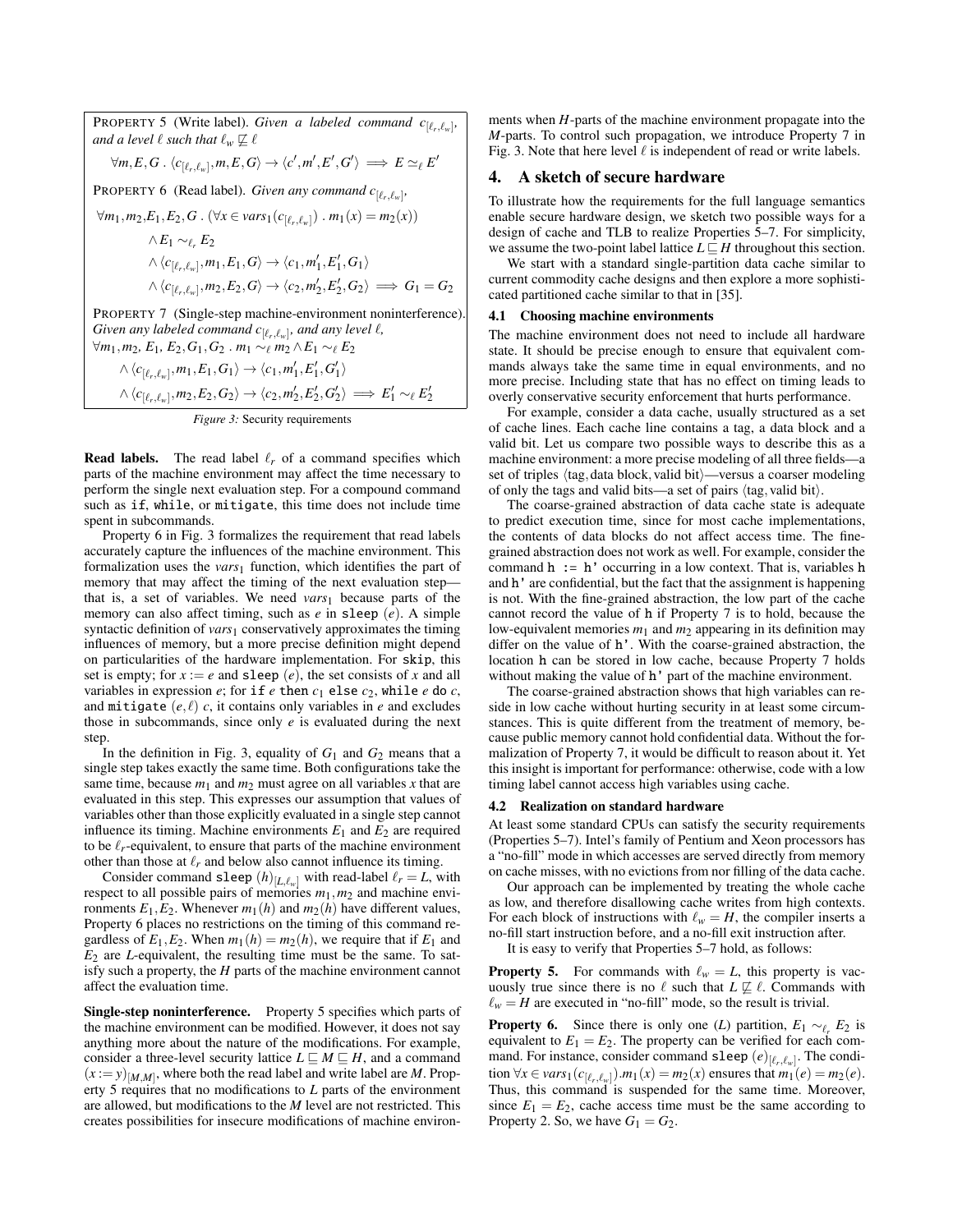Property [7.](#page-4-5) We only need to check the *L* partition, which can be verified for each command. For instance, consider command sleep  $(e)_{[\ell_r,\ell_w]}$ . When  $\ell_w = H$ , the result is true simply because the cache is not modified. Otherwise, the same addresses (variables) are accessed. Since initial cache states are equivalent, identical accesses yields equivalent cache states.

#### <span id="page-5-2"></span>4.3 A more efficient realization

A more efficient hardware design might partition both the cache(s) and the TLB according to security labels. Let us assume both the cache and TLB are equally, statically partitioned into two parts: *L* and *H*. The hardware accesses different parts as directed by a timing label that is provided from the software level. As discussed in Sec. [8,](#page-8-0) we have implemented a simulation of this design; here we focus on the correctness of hardware design.

One subtle issue is consistency, since data can be stored in both the *L* and the *H* partitions. We avoid inconsistency by keeping only one copy in the cache and TLB. In any CPU pipeline stage that accesses memory when the timing label is *H*, both *H* and *L* partitions are searched. If there is a cache miss, data is installed in the *H* partition. When the timing label is *L*, only the *L* partition is searched. However, to preserve consistency, instead of fetching the data from next level or memory, the controller moves the data from the *H* partition if it already exists there. To satisfy Property [6,](#page-4-4) the hardware ensures this process takes the same time as a cache miss.

We can informally verify Properties [5](#page-4-2)[–7](#page-4-5) for this design as well:

**Property [5.](#page-4-2)** When the write label is *L*, this property holds trivially because there is no label such that  $L \not\sqsubseteq \ell$ . When the write label is *H*, a new entry is installed only in the *H* partition, so  $E \sim_L E'$ .

Property [6.](#page-4-4) The premise of Property [6](#page-4-4) ensures that all variables evaluated in a single step have identical values, so any variation in execution time is due to the machine environment. When the read label is *H*,  $E_1 \sim_H E_2$  ensures that the machine environments are identical; therefore, the access time is also identical. When the read label is *L*, the access time depends only on the existence of the entry in *L* cache/TLB. Even if the data is in the *H* partition, the load time is the same as if there were an *L*-partition miss.

Property [7.](#page-4-5) This requirement requires noninterference for a single step. Contents of the *H* partition can affect the *L* part in the next step only when data is stored in the *H* partition and the access has a timing label *L*. Since data is installed into the *L* part regardless of the state of the *H* partition, this property is still satisfied.

Discussion on formal proof and multilevel security. We have discussed efficient hardware for a two-level label system. Verification of multilevel security hardware is more challenging. One realization exists in Caisson [\[21\]](#page-10-24), which enforces a version of noninterference that is both memory and timing-sensitive. Property [7](#page-4-5) requires only timing-*insensitive* noninterference, so Caisson arguably tackles an unnecessarily difficult problem. A similar implementation that satisfies Property [7](#page-4-5) more exactly might be more efficient.

# <span id="page-5-0"></span>5. A type system for controlling timing channels

Next, we present the security type system for our language. This section focuses on the non-quantitative guarantees that the type system provides, assuming Properties [1–](#page-3-3)[7](#page-4-5) hold. We show that the type system isolates the places where timing needs to be controlled externally. These places are where mitigate commands are needed.

## <span id="page-5-3"></span>5.1 Security type system

Typing rules for expressions have form  $\Gamma \vdash e : \ell$  where  $\Gamma$  is the security environment (a map from variables to security labels), *e* is the expression, and  $\ell$  is the type of the expression. The rules are standard [\[27\]](#page-10-22) and we omit them here. Typing rules for commands, in Fig. [4,](#page-6-1) have the form  $\Gamma$ ,  $pc$ ,  $\tau \vdash c : \tau'$ . Here  $pc$  is the usual

program-counter label [\[27\]](#page-10-22),  $\tau$  is the timing *start-label*, and  $\tau'$  is the timing *end-label*. The timing start- and end-labels bound the level of information that flows into timing before and after executing *c*, respectively. We write  $\Gamma \vdash c$  to denote  $\Gamma, \bot, \bot \vdash c : \tau'$  for some  $\tau'$ .

All rules enforce the constraint  $\tau \sqsubseteq \tau'$  because timing dependencies accumulate as the program executes. Every rule except (T-MTG) also propagates the timing end-labels of subcommands. This can be seen most clearly in the rule for sequential composition (T-SEQ): the end-label from  $c_1$  is the start-label for  $c_2$ .

All remaining rules require  $pc \sqsubseteq \ell_w$ . This restriction, together with Property [5,](#page-4-2) ensures that no confidential information about control flow leaks to the low parts of the machine environment. We do not require  $\tau \sqsubseteq \ell_w$  because we assume the adversary cannot directly observe the timing of updates to the machine environment. This assumption is reasonable since the ISA gives no way to check whether a given location is in cache.

Rule (T-SKIP) takes the read label  $\ell_r$  into account in its timing end-label. The intuition is that reading from confidential parts of the machine environment should be reflected in the timing end-label.

Rule (T-ASGN) for assignments  $x := e$  requires  $\ell \sqcup pc \sqcup \tau \sqcup$  $\ell_r \subseteq \Gamma(x)$ , where  $\ell$  is the level of the expression. The condition  $\ell \sqcup pc \sqsubseteq \Gamma(x)$  is standard. We also require  $\tau \sqcup \ell_r \sqsubseteq \Gamma(x)$ , to prevent information from leaking via the timing of the update, from either the current time or the machine environment. The timing end-label is set to  $\Gamma(x)$ , bounding all sources of timing leaks.

Notice that the write label  $\ell_w$  is independent of the label on *x*. The reason is that  $\ell_w$  is the interface for software to tell hardware which state may be modified. A low write label on an assignment to a high variable permits the variable to be stored in low cache.

Because sleep has no memory side effects, rule (T-SLEEP) is slightly simpler than that for assignments; the timing end-label conservatively includes all sources of timing information leaks.

Rule (T-IF) restricts the environment in which branches  $c_1$  and *c*<sup>2</sup> are type-checked. As is standard, the program-counter label is raised to  $\ell \sqcup pc$ . The timing start-labels are also restricted to reflect the effect of reading from the  $\ell_r$ -parts of the machine environment and of the branching expression. Rule (T-WHILE) imposes similar conditions on end-label  $\tau'$ , except that  $\tau'$  can also be used as both start- and end-labels for type-checking the loop body.

The most interesting rule is (T-MTG). The end-label  $\tau'$  from command *c* is bounded by mitigation label  $\ell'$ , but  $\tau'$  does not propagate to the end-label of the mitigate. Instead, the end-label of the mitigate command only accounts for the timing of evaluating expression *e*. This is because the predictive mitigation mechanism used at run time controls how *c*'s timing leaks information.

We have seen that for security, the write label of a command must be higher than the label of the program counter. There is no corresponding restriction on the read label of a command. The hardware may be able to provide better performance if a higher read label is chosen. For instance, in most cache designs, reading from the cache changes its state. The cache can only be used when  $\ell_r = \ell_w$ , so this condition should be satisfied for best performance.

#### 5.2 Machine-environment noninterference

An important property of the type system is that it guarantees machine environment noninterference. This requires execution to preserve low-equivalence of memory and machine environments.

THEOREM 1 (Memory and machine-environment noninterference).

<span id="page-5-1"></span>
$$
\forall E_1, E_2, m_1, m_2, G, c, \ell \cdot \Gamma \vdash c \land m_1 \sim_{\ell} m_2 \land E_1 \sim_{\ell} E_2
$$
  
 
$$
\land \langle c, m_1, E_1, G \rangle \rightarrow^* \langle \text{stop}, m'_1, E'_1, G_1 \rangle
$$
  
 
$$
\land \langle c, m_2, E_2, G \rangle \rightarrow^* \langle \text{stop}, m'_2, E'_2, G_2 \rangle
$$
  
 
$$
\implies m'_1 \sim_{\ell} m'_2 \land E'_1 \sim_{\ell} E'_2
$$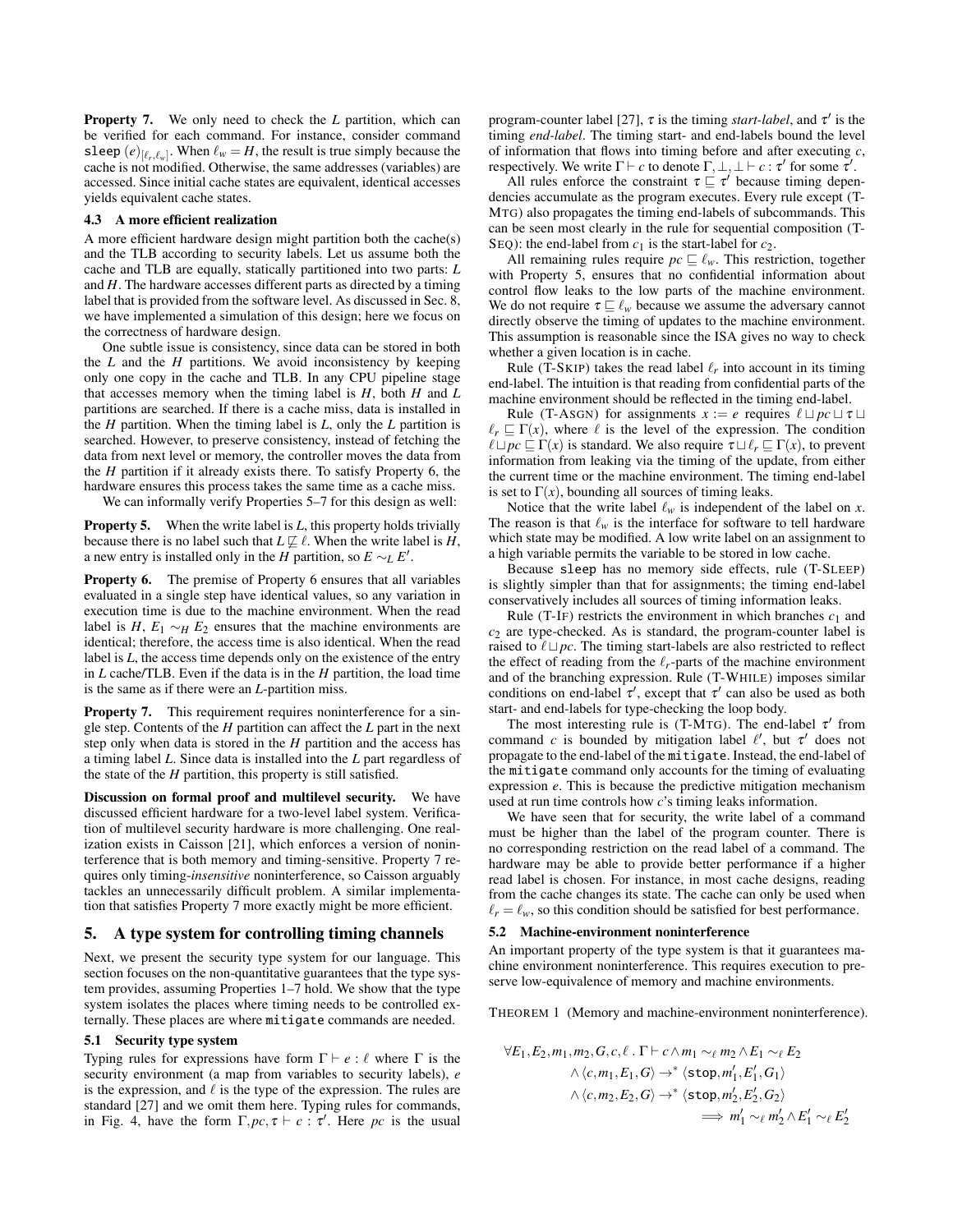<span id="page-6-1"></span>
$$
\frac{pc \sqsubseteq \ell_{w}}{\Gamma, pc, \tau \vdash \text{skip}[\ell_{r}, \ell_{w}] : \tau \sqcup \ell_{r}} \text{ T-SKIP} \quad \frac{\Gamma \vdash e : \ell \quad pc \sqsubseteq \ell_{w} \quad \ell \sqcup pc \sqcup \tau \sqcup \ell_{r} \sqsubseteq \Gamma(x)}{\Gamma, pc, \tau \vdash x := e_{[\ell_{r}, \ell_{w}]} : \Gamma(x)} \text{ T-ASGN} \quad \frac{\Gamma \vdash e : \ell \quad pc \sqsubseteq \ell_{w}}{\Gamma, pc, \tau \vdash (\text{sleep } (e))_{[\ell_{r}, \ell_{w}]} : \tau \sqcup \ell \sqcup \ell_{r}} \text{ T-SLEEP}
$$
\n
$$
\frac{\Gamma \vdash e : \ell \quad pc \sqsubseteq \ell_{w} \quad \Gamma, \ell \sqcup pc, \ell \sqcup \tau \sqcup \ell_{r} \vdash c_{i} : \tau_{i} \quad i = 1, 2}{\Gamma, pc, \tau \vdash (i \text{fe then } c_{1} \text{ else } c_{2})_{[\ell_{r}, \ell_{w}]} : \tau_{1} \sqcup \tau_{2}} \text{ T-IF} \quad \frac{\Gamma \vdash e : \ell \quad pc \sqsubseteq \ell_{w} \quad \ell \sqcup \tau \sqcup \ell_{r} \sqsubseteq \tau' \quad \Gamma, \ell \sqcup pc, \tau' \vdash c : \tau' \quad \Gamma, \text{White} \mid \ell_{r} \sqcup \ell_{r} \sqcup \ell_{r}}{\Gamma, pc, \tau \vdash (\text{while } e \text{ do } c)_{[\ell_{r}, \ell_{w}]} : \tau'} \text{ T-WHILE}
$$
\n
$$
\frac{\Gamma, pc, \tau \vdash c_{1} : \tau_{1} \quad \Gamma, pc, \tau_{1} \vdash c_{2} : \tau_{2}}{\Gamma, pc, \tau \vdash c_{1}; c_{2} : \tau_{2}} \text{ T-SEQ} \quad \frac{\Gamma \vdash e : \ell \quad pc \sqsubseteq \ell_{w} \quad \Gamma, pc, \tau \sqcup \ell \sqcup \ell_{r} \vdash c : \tau' \quad \tau' \sqsubseteq \ell'}{\Gamma, pc, \tau \vdash (\text{mitigate } (e, \ell') \ c)_{[\ell_{r}, \ell_{w}]} : \ell \sqcup \tau \sqcup \ell_{r}} \text{ T-MTG}
$$

*Figure 4:* Typing rules: commands

### 6.2 Measuring leakage in a multilevel environment

Theorem [1](#page-5-1) guarantees the adversary obtains no information by observing public parts of the memory and machine environments. Any confidential information the adversary obtains must be via timing. The proof is provided in the corresponding technical report [\[39\]](#page-10-25).

Theorem [1](#page-5-1) does *not* guarantee that information is not leaked through timing, that is, by observation of *G*. However, such a guarantee holds if the program contains no mitigate commands. This stronger guarantee is not proved here because it is a corollary of more general results presented in the next section.

A note on termination. The definition of memory and machine noninterference in Theorem [1](#page-5-1) is presented in the batch-style termination-insensitive form [\[4\]](#page-10-26). Such definitions are simple but ordinarily limit one's results to programs that eventually terminate. Because termination channels are a special case of timing channels, using a batch-style definition is not fundamentally limiting here.

# <span id="page-6-0"></span>6. Quantitative properties of the type system

The type system identifies potential timing channels in the program. We now introduce a quantitative measure of leakage for multilevel systems, and show that the type system quantitatively bounds leakage through both timing and storage channels. The main result of this section is that information leakage can be bounded in the terms of the variation in the execution time of mitigate commands alone.

#### 6.1 Adversary observations

As discussed earlier in Sec. [3.4,](#page-3-4) an adversary at level  $\ell_A$  observes memory, including timing of updates to memory, at levels up to  $\ell_A$ . The adversary does not directly observe the time of termination of the program, but this is easily simulated by adding a final low assignment to the program. To formally define adversary observations, we refine our presentation of the language semantics with *observable assignment events*.

**Observable assignment events.** Let  $\alpha \in \{(x, v, t), \varepsilon\}$  range over observable events, which can be either an assignment to variable *x* of value *v* at time *t*, or an empty event  $\varepsilon$ . An event  $(x, v, G')$  is generated by assignment transitions  $\langle x := e, m, E, G \rangle \rightarrow \langle \texttt{stop}, m', E', G' \rangle$ , where  $\langle m, e \rangle \Downarrow v$ , and by all transitions whose derivation includes a subderivation of such a transition.

We write  $\langle c,m,E,G \rangle \Rightarrow (\mathbf{x},\mathbf{v},\mathbf{t})$  if configuration  $\langle c,m,E,G \rangle$  produces a sequence of events  $(\mathbf{x}, \mathbf{v}, \mathbf{t}) = (x_1, v_1, t_1) \dots (x_n, v_n, t_n)$  and reaches a final configuration  $\langle \text{stop}, m', E', G' \rangle$  for some  $m', E', G'$ .

 $\ell_A$ -observable events. An event  $(x, v, t)$  is observable to the adversary at level  $\ell_A$  when  $\Gamma(x) \sqsubseteq \ell_A$ . Given a configuration  $\langle c, m, E, G \rangle$ such that  $\langle c, m, E, G \rangle \Rightarrow (\mathbf{x}, \mathbf{v}, \mathbf{t})$ , we write  $\langle c, m, E, G \rangle \Rightarrow_{\ell_A} (\mathbf{x}', \mathbf{v}', \mathbf{t}')$ for the longest subsequence of  $(x, v, t)$  such that for all events  $(x_i, v_i, t_i)$  in  $(\mathbf{x}', \mathbf{v}', \mathbf{t}')$  it holds that  $\Gamma(x_i) \subseteq \ell_A$ .

For example, for program  $l_1 := l_2; h_1 := l_1$ , the *H*-adversary observes two assignments:  $\langle c, m, E, G \rangle \Rightarrow_H (l_1, v_1, t_1), (h_1, v_2, t_2)$  for some  $v_1, t_1, v_2$  and  $t_2$ . For the *L*-adversary, we have  $\langle c, m, E, G \rangle \Rightarrow_L$  $(l_1, v_1, t_1)$ , which does not include the assignment to  $h_1$ .

# Using  $\ell_A$ -observable events, we can define a novel informationtheoretic measure of leakage: leakage from a set of security levels  $\mathscr L$  to an adversary level  $\ell_A$ . We start with an observation on our adversary model and the corresponding auxiliary definition.

Because an adversary observes all levels up to  $\ell_A$ , we can exclude these security levels from the ones that give new information. Let  $\mathcal{L}_{\ell_A}$  be the subset of  $\mathcal L$  that excludes all levels observable to  $\ell_A$ , that is  $\mathscr{L}_{\ell_A} \triangleq \{ \ell' \mid \ell' \in \mathscr{L} \wedge \ell' \not\sqsubseteq \ell_A \}.$  For example, for a three-level lattice  $L \sqsubseteq M \sqsubseteq H$ , with  $\ell_A = M$ , if  $\mathscr{L} = \{M, H\}$  then  $\mathscr{L}_{\ell_A} = \{H\}.$ 

Fig. [5a](#page-7-1) illustrates a general form of this definition. The adversary level  $\ell_A$  is represented by the white point; the levels observable to the adversary correspond to the small rectangular area under the point  $\ell_A$ . The set of security levels  $\mathscr L$  is represented by the dashed rectangle (though in general this set does not have to be contiguous). The gray area corresponds to the security levels that are in  $\mathscr{L}_{\ell_A}$ .

**Leakage from**  $\mathscr L$  **to**  $\ell_A$ **.** We measure the quantitative leakage as the logarithm (base 2) of the number of distinguishable observations of the adversary—the possible  $(x, v, t)$  sequences—from indistinguishable memory and machine environments. As shown in [\[38\]](#page-10-15), this measure bounds those of Shannon entropy and min-entropy, used in the literature [\[11,](#page-10-23) [22,](#page-10-4) [31\]](#page-10-27).

<span id="page-6-2"></span>DEFINITION 1 (Quantitative leakage from  $\mathscr L$  to  $\ell_A$ ). *Given any*  $\ell_A$ , m, and E, the leakage of program c from levels  $\mathscr L$  to level  $\ell_A$ *, denoted by*  $\mathsf{Q}(\mathscr{L}, \ell_A, c, m, E)$  *is defined as follows* 

$$
\begin{aligned} \mathsf{Q}(\mathscr{L},\ell_A,c,m,E) &\triangleq \log(\big|\left\{(\mathbf{x},\mathbf{v},\mathbf{t})\ \left|\ \exists m',E'\cdot(\forall \ell'\cdot\ell'\not\in\mathscr{L}_{\ell_A}\right.\right.\\ &\left.m\simeq_{\ell'} m'\wedge E\simeq_{\ell'} E'\right)\wedge\langle c,m',E',0\rangle \Rightarrow_{\ell_A}(\mathbf{x},\mathbf{v},\mathbf{t})\big|\big.\big|\end{aligned}
$$

This definition uses  $\mathcal{L}_{\ell_A}$  to restrict the quantification of the memory and machine environments so that we allow variations only in  $\mathcal{L}_l$ parts of memory and machine environments. This is expressed by requiring projected equivalence (on the second line of the definition) for all levels  $\ell'$  not in  $\mathcal{L}_{\ell_A}$ . Visually, using Fig. [5a,](#page-7-1) this captures the flows from the gray area to the lower rectangle.

Note that the definition distinguishes flows between different levels. For example, in a three-level security lattice  $L \sqsubseteq M \sqsubseteq H$  and a program sleep  $(h)$  where  $h$  has level  $H$ , the leakage from  $\{M\}$  to *L* is zero even though flow from  ${H}$  to *L* is not.

#### 6.3 Guarantees of the type system

The type system provides an important property: leakage from  $\mathscr L$  to  $\ell_A$  is bounded by the timing variation of the mitigate commands whose mitigation level  $\ell'$  is in the *upward closure* of  $\mathcal{L}_{\ell_A}$ .

Upward closure. In order to correctly approximate leakage from levels in  $\mathcal{L}_{\ell_A}$ , we need to account for all levels that are as restrictive as the ones in  $\mathscr{L}_{\ell_A}$ . For example, in a three-level lattice  $L \sqsubseteq M \sqsubseteq H$ , let  $\mathscr L$  be the set  $\{M\}$ , and let  $\ell_A = L$ ; then  $\mathscr L_{\ell_A} = \{M\}$ . Information from *M* can flow to *H*, so in order to account conservatively for leakage from  $\{M\}$ , we must also account for leakage from *H*. Our definitions therefore use the upward closure of  $\mathcal{L}_{\ell_A}$ , written as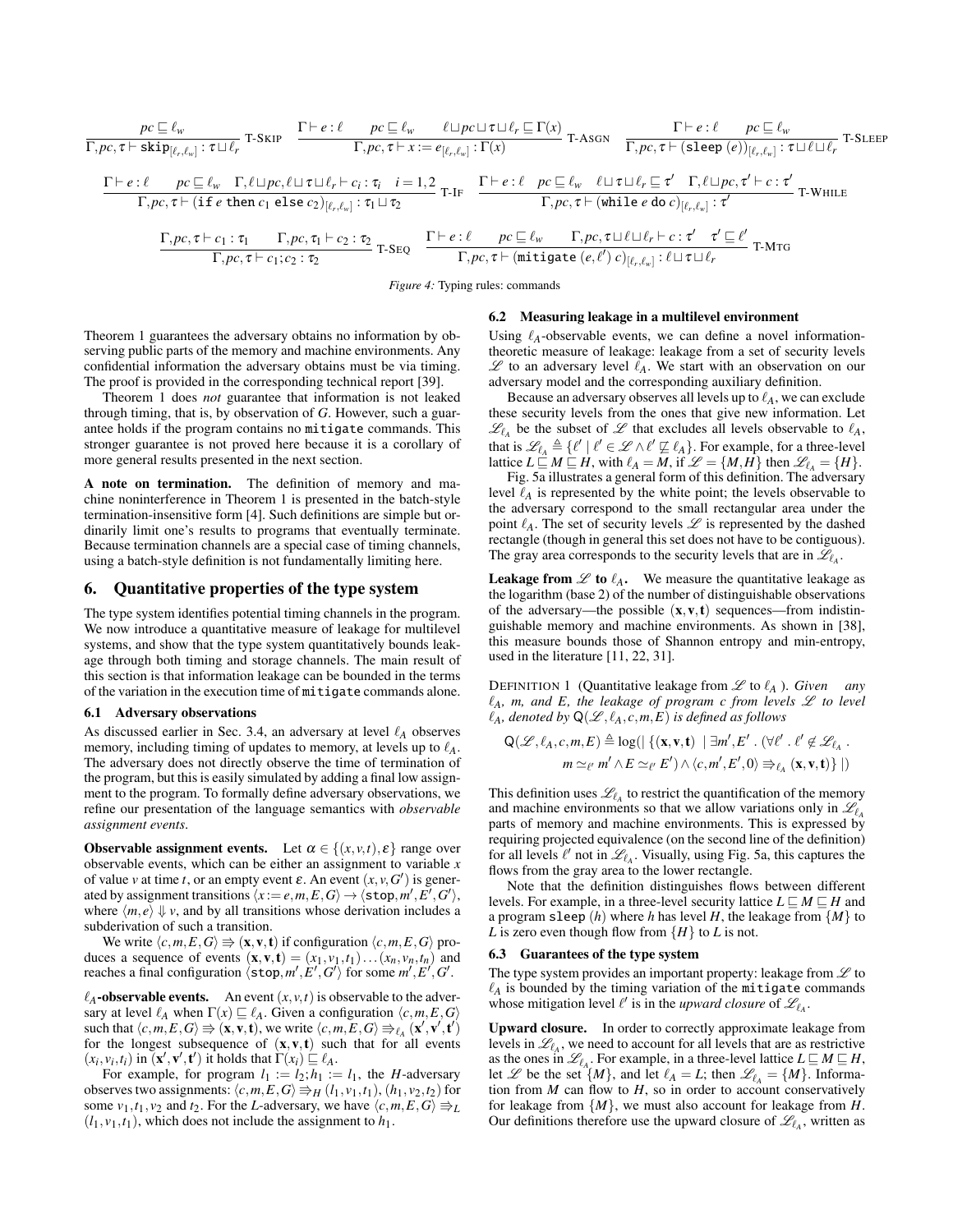<span id="page-7-1"></span>

<span id="page-7-2"></span>*Figure 5:* Quantitative leakage

 $\mathscr{L}_{\ell_A}\uparrow \triangleq {\ell' \mid \exists \ell \in \mathscr{L}_{\ell_A} \land \ell \sqsubseteq \ell'}.$  In this example,  $\mathscr{L}_{\ell_A}\uparrow = {\{M,H\}}.$ Fig. [5b](#page-7-2) illustrates the relationship between  $\mathscr{L}_{\ell_A}$  and its upper closure, where  $\mathcal{L}_{\ell_A}\uparrow$  includes both shades of gray.

Trace and projection of mitigate commands. Next, we focus on the amount of time a mitigate command takes to execute. Recall from Sec. [3](#page-2-0) that each mitigate in a program source has an  $\eta$ identifier. For brevity, we refer to the command mitigate<sub>n</sub> as  $M_n$ . Consider trace  $\langle c,m,E,G \rangle \rightarrow^* \langle \text{stop},m',E',G' \rangle$ . We overload the notation for  $\Rightarrow$ , by writing  $\langle c, m, E, G \rangle \Rightarrow (\mathbf{M}, \mathbf{t})$ , where  $(\mathbf{M}, \mathbf{t})$  is a vector of mitigate commands executed in the above trace. The vector consists of the individual tuples  $(M, t) = (M_{\eta_1}, t_1) \dots (M_{\eta_n}, t_n)$ where  $(M_{\eta_i}, t_i)$  are ordered by the time of completion, and each  $(M_{\eta_i}, t_i)$  corresponds to a mitigate $_{\eta_i}$  taking time  $t_i$  to execute.

Further, define the *projection* of mitigate commands  $(M, t)$ <sup>f</sup> as the longest subsequence of  $(M, t)$  such that each  $(M_n, t)$  in the subsequence satisfies predicate f.

Low-determinism of mitigate commands. Consider the following well-typed program that uses mitigate twice.

```
1 mitigate<sub>1</sub>(1,H) {<br>2 if (high)
      if (high)
3 then mitigate_2(1, H) { h:=h+1 }4 else skip; }
```
Let us write  $pc(M_n)$  for the value of the *pc*-label at program point  $\eta$ . It is easy to see that  $pc(M_1) = L$ , and  $pc(M_2) = H$ . Because  $M_2$  is nested within  $M_1$ , the timing of  $M_2$  is accumulated in the timing of *M*1. Therefore, when reasoning about the timing of the whole program, it is sufficient to only reason about the timing of *M*1. In general, given a set of levels  $\mathscr{L}$ , an adversary level  $\ell_A$ , and a vector (M,t), we filter high mitigate commands by the projection  $(M, t) \mid^{pc(M_{\eta}) \notin \mathscr{L}_{\ell_A} \uparrow}$ . This projection consists of all the mitigate commands whose *pc*-label is in the white area in Fig. [5b.](#page-7-2)

Filtering out high mitigate commands rules out unrelated variations in the mitigate commands. It turns out that in well-typed programs, the occurrence of the remaining low mitigate commands is deterministic (we call these commands *low-deterministic*). This result, formalized in the following lemma, is used in the derivation of leakage bounds in Sec. [7.](#page-7-0)

<span id="page-7-3"></span>LEMMA 1. *(Low-determinism of* mitigate *commands). For all programs c such that*  $\Gamma \vdash c$ *, adversary levels*  $\ell_A$ *, sets of security levels*  $\mathcal{L}$ *, and memories and environments*  $E_1$ *,* $E_2$ *,m*<sub>1</sub>*,m*<sub>2</sub> *such that*  $(\forall \ell' \notin \mathscr{L}_{\ell_A} \uparrow$   $\ldots$  *E*<sub>1</sub>  $\simeq_{\ell'} E_2 \wedge m_1 \simeq_{\ell'} m_2$ *), we have* 

$$
\langle c, m_1, E_1, 0 \rangle \Rightarrow (\mathbf{M}_1, \mathbf{t}_1) \land \langle c, m_2, E_2, 0 \rangle \Rightarrow (\mathbf{M}_2, \mathbf{t}_2)
$$
  

$$
\implies \mathbf{M}_1 \upharpoonright^{pc(M_\eta) \notin \mathcal{L}_{\ell_\Lambda} \uparrow} = \mathbf{M}_2 \upharpoonright^{pc(M_\eta) \notin \mathcal{L}_{\ell_\Lambda} \uparrow}
$$

Note that there are no constraints on time components  $t_1$  and  $t_2$ . That is, the same mitigate commands may take different times to execute in different traces. The proof is contained in the corresponding technical report [\[39\]](#page-10-25).

**Mitigation levels.** Per Sec. [3,](#page-2-0) the argument  $\ell$  in mitigate<sub>n</sub> (*e*,  $\ell$ ) *c* is an upper bound on the timing leakage of command *c*. Let  $lev(M_n)$ be the label argument of mitigate<sup>η</sup> command. We call this the *mitigation level* of  $M_{\eta}$ . Note that  $lev(M_{\eta})$  is unrelated to  $pc(M_{\eta})$ . For instance, in the example above,  $pc(M_1) = L$ , because  $M_1$  appears in the *L*-context, but  $lev(M_1) = H$ .

Mitigation levels are connected to how much information an adversary at level  $\ell_A$  may learn. For example, information at level  $\ell$ can leak to adversary at level  $\ell_A$  ( $\ell \not\sqsubseteq \ell_A$ ) by a command  $M_\eta$  only when  $\ell \sqsubseteq lev(M_{\eta})$ . In general, information from a set of levels  $\mathscr L$ can be leaked by  $\mathtt{mitigate}$  commands such that  $lev(M_\eta) \in \mathscr{L}_{\ell_A}\!\!\uparrow$ .

This leads to the definition of *timing variations*.

DEFINITION 2 (Timing variations of mitigate commands). *Given a set of security levels*  $\mathcal{L}$ *, an adversary level*  $\ell_A$ *, program c, memory m, and a machine environment E, let* V *be the* timing variations *of* mitigate *commands:*

$$
\mathsf{V}(\mathscr{L}, \ell_A, c, m, E) \triangleq {\mathbf{t'} | \exists m', E' .}
$$
  
\n
$$
(\forall \ell' \notin \mathscr{L}_{\ell_A} \uparrow \cdot m \simeq_{\ell'} m' \land E \simeq_{\ell'} E') \land \langle c, m', E', 0 \rangle \Rightarrow (\mathbf{M}, \mathbf{t})
$$
  
\n
$$
\land (\mathbf{M'}, \mathbf{t'}) = (\mathbf{M}, \mathbf{t}) \upharpoonright^{pc(M_\eta) \notin \mathscr{L}_{\ell_A} \upharpoonright \land \{ \text{dev}(M_\eta) \in \mathscr{L}_{\ell_A} \upharpoonright}
$$

An interesting component of this definition is the predicate used to project  $(M, t)$ . In essence, we only focus on the mitigate commands that appear in low contexts and have high mitigation levels, such as the first mitigate in the example earlier. Also notice that this set counts only the distinct timing components of the mitigate command projection, ignoring the  $\overline{M}$  component. This is sufficient because for well-typed programs the  $M'$  components of the vectors  $(M', t')$  are low-deterministic by Lemma [1.](#page-7-3)

In this definition, memory and machine environments are quantified differently from Definition [1,](#page-6-2) by considering variations with respect to a larger set of security levels  $\mathcal{L}_{\ell_A}\uparrow$ . In Fig. [5b,](#page-7-2) this corresponds to flows from both gray areas to the area observable by the adversary.

Leakage bounds guaranteed by the type system. The type system ensures that only the execution time of mitigate commands within certain projections may leak information.

THEOREM 2 (Bound on leakage via variations). *Given a command c*, such that  $\Gamma \vdash c$ , and an adversary level  $\ell_A$ , we have that for all m, *E and* L *it holds that*

<span id="page-7-4"></span>
$$
Q(\mathscr{L}, \ell_A, c, m, E) \leq \log |\mathsf{V}(\mathscr{L}, \ell_A, c, m, E)|
$$

The proof is included in the corresponding technical report [\[39\]](#page-10-25). An interesting corollary of the theorem is that leakage is zero whenever a program *c* contains no mitigate command, or more generally, when all mitigate commands take fixed time since there is only one timing variation of mitigate commands in this special case.

## <span id="page-7-0"></span>7. Predictive mitigation

Predictive mitigation [\[5,](#page-10-13) [38\]](#page-10-15) removes confidential information from timing of public events by delaying them according to predefined schedules. We build upon this prior work [\[5,](#page-10-13) [38\]](#page-10-15), but unlike the earlier work, our results improve precision for multilevel security, enabling better tradeoffs between security and performance.

Instead of delaying public assignments themselves, we delay the completions of mitigate commands that may potentially precede public events. This is sufficient for well-typed programs, because according to Theorem [2,](#page-7-4) only timing variations of mitigate commands carry sensitive information. The idea is that as long as the execution time of the mitigate command is no greater than predicted, little information is leaked. Upon a misprediction (when actual execution time is longer than predicted), a new schedule is chosen in such a way that future mispredictions are rarer.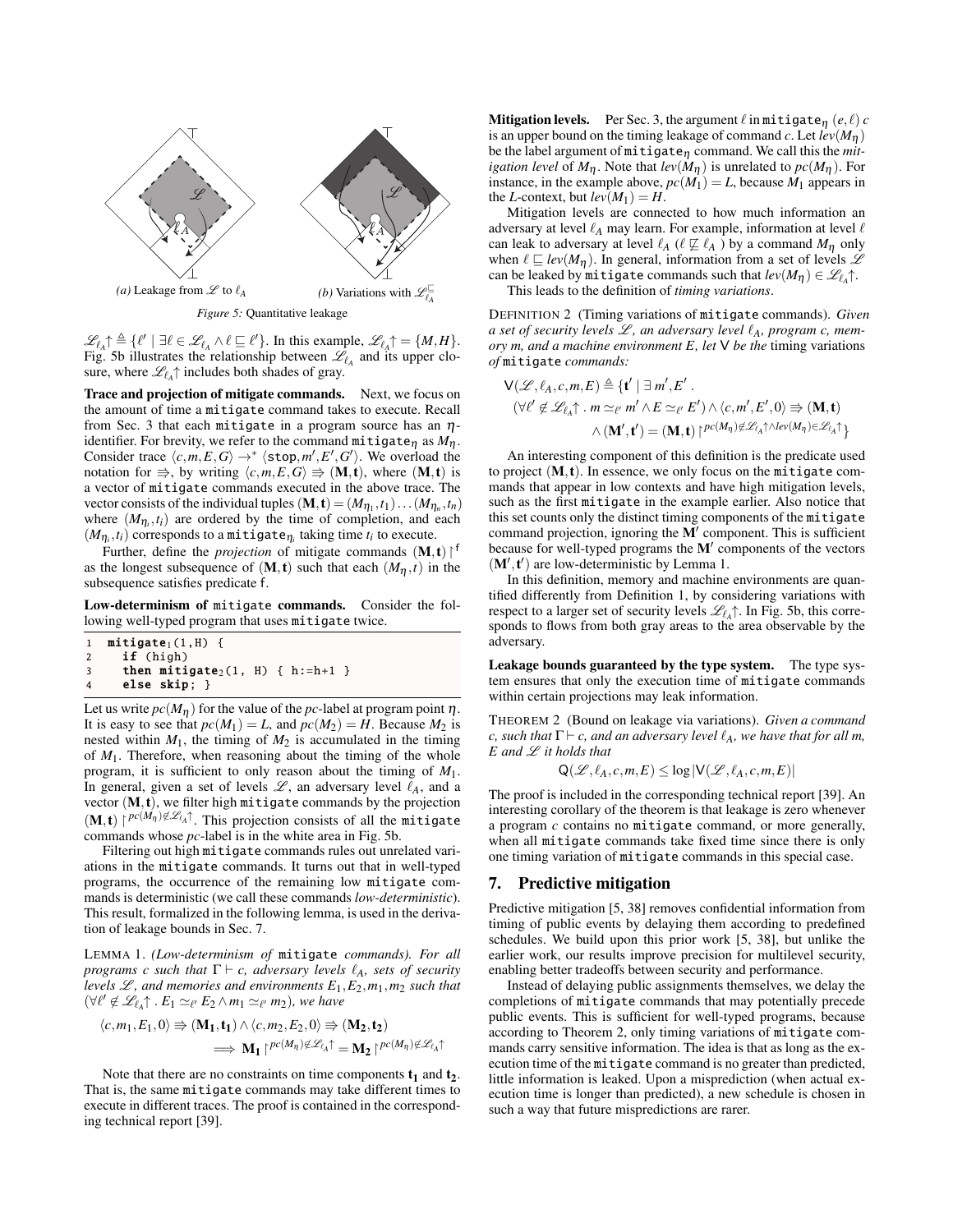<span id="page-8-1"></span> $\setminus \texttt{(update}(n, \ell), m, E, G \rangle \rightarrow \setminus (\texttt{while (time}-s_{\eta} \geq \texttt{predict}(n, \ell)) \text{ do } (\texttt{Miss}[\ell] := \texttt{Miss}[\ell] +1; )_{[\bot, \bot]})_{[\bot, \bot]}, m, E, G \rangle \text{ (S-UPDATE)}$  $\langle \texttt{mitigate}_{\eta} \; (n, \ell) \; c, m, E, G \rangle \to \langle s_{\eta} := \texttt{time}_{[\bot, \bot]}; c; \texttt{update}(n, \ell); (\texttt{sleep} \; (\texttt{predict}(n, \ell) - \texttt{time} + s_{\eta}))_{[\bot, \bot]}, m, E, G \rangle \; (\texttt{S-MTGPRED})$ 

<span id="page-8-2"></span>

| Name                       | $#$ of sets | issue    | block size | latency   |
|----------------------------|-------------|----------|------------|-----------|
| L1 Data Cache              | 128         | 4-way    | 32 byte    | 1 cycle   |
| L <sub>2</sub> Data Cache  | 1024        | $4$ -way | 64 byte    | 6 cycles  |
| L1 Inst. Cache             | 512         | $1$ -way | 32 byte    | 1 cycle   |
| L <sub>2</sub> Inst. Cache | 1024        | $4$ -way | 64 byte    | 6 cycles  |
| Data TLB                   | 16          | $4$ -way | 4KB        | 30 cycles |
| <b>Instruction TLB</b>     | 32          | 4-way    | 4KB        | 30 cycles |

*Figure 6:* Predictive semantics for mitigate

*Table 1:* Machine environment parameters

Mitigating semantics. Fig. [6](#page-8-1) shows the fragment of small-step semantics that implements predictive mitigation. We record mispredictions in a special array Miss, assuming Miss is initialized to zeros and is otherwise unreferenced in programs. Expression time provides the current value of the global clock. Expression  $\text{predict}(n, \ell) = \max(n, 1) \cdot 2^{\text{Miss}[\ell]}$  returns the current prediction for level  $\ell$  with initial estimate *n*. This prediction is the *fast doubling scheme* [\[5\]](#page-10-13) with the *local penalty policy* [\[38\]](#page-10-15) ; other schemes and penalty policies are possible [\[5,](#page-10-13) [38\]](#page-10-15), but are not considered here.

In rule (S-MTGPRED), mitigate transitions to a code fragment that penalizes and delays the execution time of  $c$ . Variable  $s_n$ records the time when mitigation has started. If execution of c takes less time (time  $-s_{\eta}$ ) than predicted, command update does nothing; the execution idles until the predicted time. If executing c takes longer than predicted, update increments  $Miss[\ell]$  until the new prediction is greater than the time that *c* has consumed.

Leakage analysis of the mitigating semantics. Note that all aux-iliary commands in Fig. [6](#page-8-1) have labels  $[\perp, \perp]$ , ensuring no confidential information about machine environments is leaked when executing these commands. Moreover, the execution time of the whole mitigated block is at least  $predict(n, \ell)$ . Thus, the timing variation of a single mitigate command is controlled by the variation of possible values of  $predict(n, \ell)$ .

We can show that leakage is at most  $|\mathcal{L}_{\ell_A} \cap \cdot \log(K+1) \cdot (1 + \log T)$ . Here  $T$  is the elapsed time and  $K$  is the number of relevant mitigate statements in the trace: the ones satisfying  $pc(M_{\eta}) \notin$  $\mathscr{L}_{\ell_A}\!\!\uparrow\wedge\mathit{lev}(M_\eta) \in \mathscr{L}_{\ell_A}\!\!\uparrow$ . When  $\mathsf{mitigate}$  is not used,  $K \!=\! 0,$  so no timing leakage occurs. When *K* is unknown, it can be conservatively bounded by *T*, yielding an  $O(\log^2 T)$  leakage bound. Note that the bound is proportional to the size of the set  $\mathcal{L}_{\ell_A}\uparrow$ . A detailed analysis and derivation can be found in the technical report [\[39\]](#page-10-25).

# <span id="page-8-0"></span>8. Implementation

We implemented a simulation of the partitioned cache design described in Sec. [4.3](#page-5-2) so we could evaluate our approach on real C programs. As case studies, we chose two applications previously shown to be vulnerable to timing attacks. The results suggest the new mechanism is sound and has reasonable performance.

#### 8.1 Hardware implementation

We developed a detailed, dynamically scheduled processor model supporting two-level data and instruction caches, data and instruction TLBs, and speculative execution. Table [1](#page-8-2) summarizes the features of the machine environment. We implemented this processor design by modifying the SimpleScalar simulator, v.3.0e [\[9\]](#page-10-28).

A new register is added as an interface to communicate the timing label from the software to the hardware. Simply encoding the timing labels into instructions does not work, since labels may be required before the instruction is fetched and decoded: for example,

to guide instruction cache behavior. Labels are also propagated along the pipeline to restrict the behavior of hardware.

As discussed in Sec. [5.1,](#page-5-3) commodity cache designs require  $\ell_r$  =  $\ell_w$ . In our implementation, we treat this requirement as an extra side condition in the type system.

## 8.2 Compilation

We use the gcc compiler in the SimpleScalar tool set to run C applications on the simulator. Sensitive data in applications are labeled, and timing labels are then inferred as the least restrictive labels satisfying the typing rules from Fig. [4](#page-6-1) (transferring the rules from Sec. [5](#page-5-0) to C is straightforward). To inform the hardware of the current timing label, assembly code setting the timing-label register is inserted before and after command blocks.

Selecting the initial prediction. With the doubling policy, the slowdown of mitigation is at most twice the worst-case time. To improve performance, we can sample the running time of mitigated commands, setting the initial prediction to be a little higher than the average. In the experiments, we used 110% of average running time, measured with randomly generated secrets, as the initial prediction.

# 8.3 Web login case study

Web applications have been shown vulnerable to timing channel attacks. For example, Bortz and Boneh [\[7\]](#page-10-29) have shown that adversaries can probe for valid usernames using a timing channel in the login process. This is unfortunate since usernames can be abused for spam, advertising, and phishing.

The pseudo-code for a simple web-application login procedure is on the right. The variable response and user inputs user, pass are public to users. Contents of the preloaded hashmap m (MD5 digests of valid usernames and corresponding passwords), password digest hash and the login status state are secrets. The final as-

| 1              | Hashmap m:=loadusers()    |
|----------------|---------------------------|
| 2              | <b>while</b> true         |
| 3              | $(user, pass): = input()$ |
| 4              | uhash:=MD5(user)          |
| 5              | if uhash in m             |
| 6              | hash:=m.get(uhash)        |
| $\overline{7}$ | phash:=MD5(pass)          |
| 8              | if phash=hash             |
| q              | $state := success$        |
| 10             | state:=fail               |
| 11             | $response := 1$           |
|                |                           |

signment to public variable response is always 1 on purpose in order to avoid the storage channel arising from the response. However, the timing of this assignment might create a timing channel.

The leakage is explicit when all confidential data (m, hash and state) are labeled H. The type system forces line 1 and line 5– 10 to have high timing labels, so without a mitigate command, type checking fails at line 11. We secure this code by separately mitigating both line 1 and lines 5–10. The code then type-checks.

Correctness. In each of our experiments, we measured the time needed to perform a login attempt using 100 different usernames. Since valid usernames (the hashmap m) are secrets in this case study, we varied the number of these usernames that were valid among 10, 50, and 100. The resulting measurements are shown as three curves in the upper part of Fig. [7.](#page-9-1) The horizontal axis shows which login attempt was measured and the vertical axis is time.

The data for 10 and 50 valid usernames show that an adversary can easily distinguish invalid and valid usernames using login time. There is also measurable variation in timing even among different valid usernames. It is not clear what a clever adversary could learn from this, but since passwords are used in the computation, it seems likely that something about them is leaked too.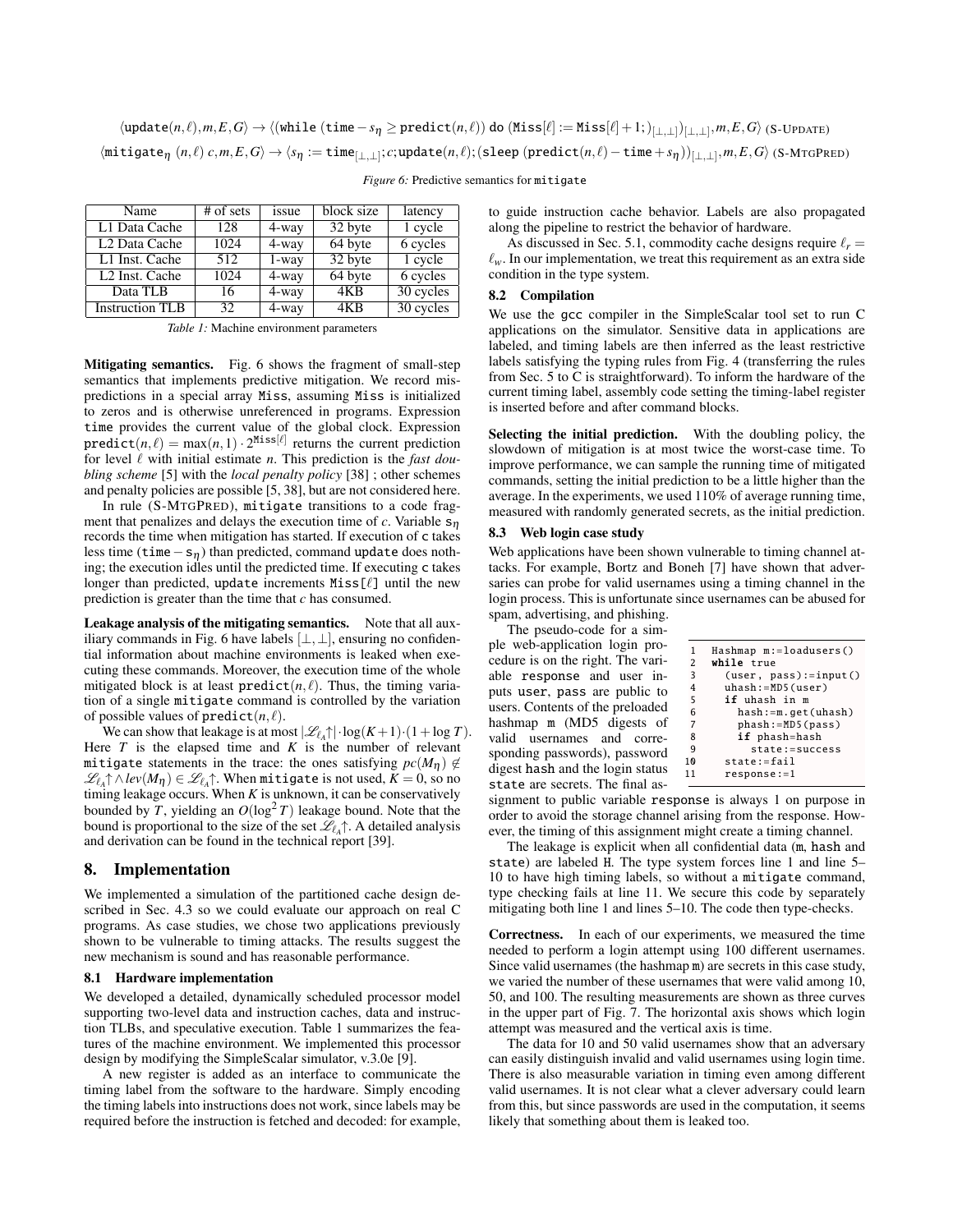<span id="page-9-1"></span>

<span id="page-9-2"></span>

| ave. time (invalid)   39593   43756   86147 |  |  |
|---------------------------------------------|--|--|
| overhead (valid)                            |  |  |

*Table 2:* Login time with various usernames and options (in clock cycles)

The lower part of the figure shows the timing of the same experiments with timing channel mitigation in use. With mitigation enabled, execution time does not depend on secrets, and therefore all three curves coincide. This result validates the soundness of our approach. The roughly 30-cycle timing difference between different requests does not represent a security vulnerability because it is unaffected by secrets; it is influenced only by public information such as the position in the request sequence.

Performance. Table [2](#page-9-2) shows the execution time of the main loop with various options, including both valid and invalid usernames, hardware with no partitions (nopar), and secure hardware both without (moff) and with (mon) mitigation.

As in Fig. [7,](#page-9-1) for unmitigated logins, valid and invalid usernames can be easily distinguished, but mitigation prevents this (we also verified that the tiny difference is unaffected by secrets). Table [2](#page-9-2) shows that partitioned hardware is slower by about 11%. On valid usernames, language-based mitigation adds 10% slowdown; slowdown with combined software/hardware mitigation is about 22%.

#### 8.4 RSA case study

The timing of efficient RSA implementations depends on the private key, creating a vulnerability to timing attacks [\[8,](#page-10-0) [18\]](#page-10-3). Using the RSA reference implementation, we demonstrate that its timing channels can be mitigated when decrypting a multi-block message.

| 1 | $text:=readText()$            |          |
|---|-------------------------------|----------|
| 2 | for each block b in text      | $\Omega$ |
| 3 | $\ldots$ preprocess $\ldots$  | d        |
|   | compute $(p:=b^{key} \mod n)$ | c        |
| 5 | $\ldots$ postprocess $\ldots$ | b        |
| 6 | write(output, plain)          |          |
|   |                               | Õ.       |

In the pseudo-code on the left, only line 4 uses confidential data. Therefore, source code corresponding to this line is labeled as high. Both "preprocess" and "postprocess" include

low assignments whose timing is observable to the adversary.

Correctness. We use 100 encrypted messages and two different private keys to measure whether secrets affect timing. The upper plot in Fig. [8](#page-9-3) shows that different private keys have different decryption times, so decryption time does leak information about the private key. The lower plot shows that mitigated time is exactly 32,001,922 cycles regardless of the private key. Timing channel leakage is successfully mitigated.

<span id="page-9-3"></span>

<span id="page-9-4"></span>*Figure 9:* Language-level vs. system-level mitigation

Performance. To evaluate how mitigation affects decryption time, we use 10 encrypted secret messages whose size ranges from 1 to 10 blocks; the size is treated as public. We also compared the performance of language-level mitigation with system-level predictive mitigation [\[5\]](#page-10-13), even though system-level mitigation is not effective against the strong, coresident attacker. To simulate system-level mitigation, the entire code body was wrapped in a single mitigate command. The results in Fig. [9](#page-9-4) show that fine-grained languagebased mitigation is faster because it does not try to mitigate the timing variation due to the number of decrypted blocks.

## <span id="page-9-0"></span>9. Related work

Control of internal timing channels has been studied from different perspectives, and several papers have explored a language-based approach. Low observational determinism [\[16,](#page-10-9) [37\]](#page-10-10) can control these channels by eliminating dangerous races.

External timing channels are harder to control. Much prior language-based work on external timing channels uses simple, implicit models of timing, and no previous work fully addresses indirect dependencies. Type systems have been proposed to prevent timing channels [\[33\]](#page-10-30), but are very restrictive. Often (e.g., [\[28,](#page-10-8) [30,](#page-10-31) [32,](#page-10-32) [33\]](#page-10-30)) timing behavior of the program is assumed to be accurately described by the number of steps taken in an operational semantics. This assumption does not hold even at the machinelanguage level, unless we fully model the hardware implementation in the operational semantics and verify the entire software and hardware stack together. Our approach adds a layer of abstraction so software and hardware can be designed and verified independently.

Some previous work uses program transformation to remove indirect dependencies, though only those arising from data cache. The main idea is to equalize the execution time of different branches, but a price is paid in expressiveness, since these languages either rule out loops with confidential guards (as in [\[3,](#page-10-12) [6,](#page-10-33) [15\]](#page-10-34)), or limit the